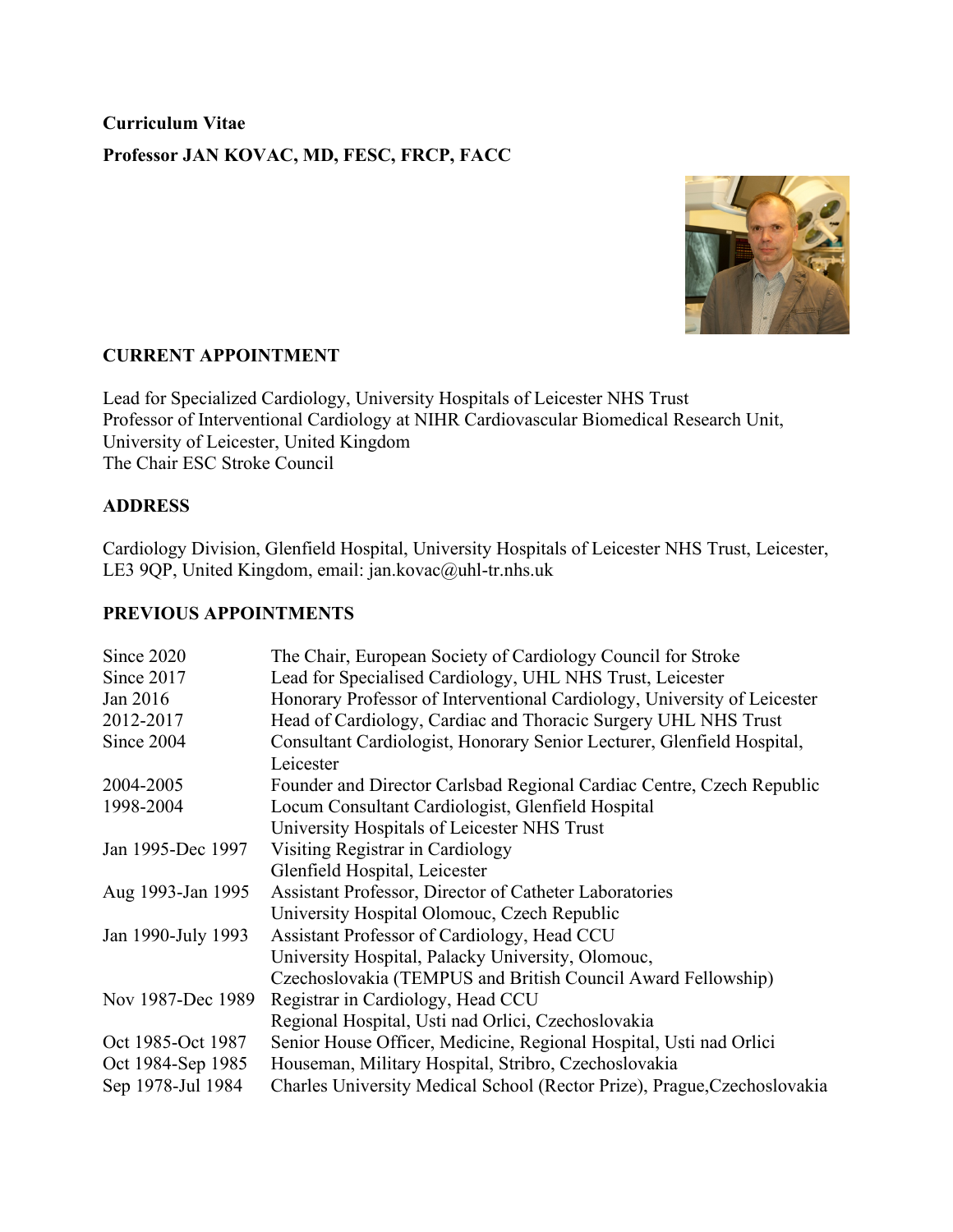### **MEMBERSHIP**

- British Cardiac Intervention Society
- American College of Cardiology (Fellow)
- European Society of Cardiology (Fellow)
- Royal College of Physicians England (Fellow)
- Council for Stroke, ESC
- Valve Council ESC
- EAPCI

### **EDITORIAL BOARDS MEMBER**

- Biomedical Papers
- Acta Universitatis Palackiensis
- Interventional Cardiology
- International Journal of Interventional Cardioangiology
- CPC ESC

### **HONOURS AND AWARDS**

| 1990 | 1 <sup>st</sup> Prize, under 35 years, Young Investigator Award                  |
|------|----------------------------------------------------------------------------------|
|      | Czechoslovak Society of Medicine                                                 |
| 1993 | <b>TEMPUS Young University Teacher Fellowship</b>                                |
|      | Southampton University, Southampton                                              |
| 1994 | British Council Interventional Cardiology Fellowship                             |
|      | University of Leicester, Leicester                                               |
| 1999 | Honorary Consultant                                                              |
|      | Chinese Academy of Cardiology Sciences, Beijing, China                           |
| 2001 | Visiting Professor, Luo Yang Medical College, Luo Yang, China                    |
| 2002 | Honorary Consultant, Sheikh Khalifa Medical Center, Abu Dhabi, UEA               |
| 2003 | Honorary Consultant, Qingdao Medical College, Qingdao, China                     |
| 2003 | Visiting Professor, Lanzhou Medical College, Lanzhou, China                      |
| 2004 | Visiting Professor, Shandong University Medical College, China                   |
| 2004 | Visiting Professor, Shandong Provincial Qianfoshan Hospital, Jinan, China        |
| 2009 | Career International Award, Chinese Medical Academy, CIT Beijing, China          |
| 2009 | The NHS Innovator of the Year, National Health Service, UK                       |
| 2015 | The Honorary Professor of Cardiology, University of Leicester                    |
| 2019 | The Silver Masaryk Medal, Czech Republic (Czech-British Collaboration Award)     |
| 2021 | Honorary Annual Lecture, Czech Association for Interventional Cardiology, Prague |
|      |                                                                                  |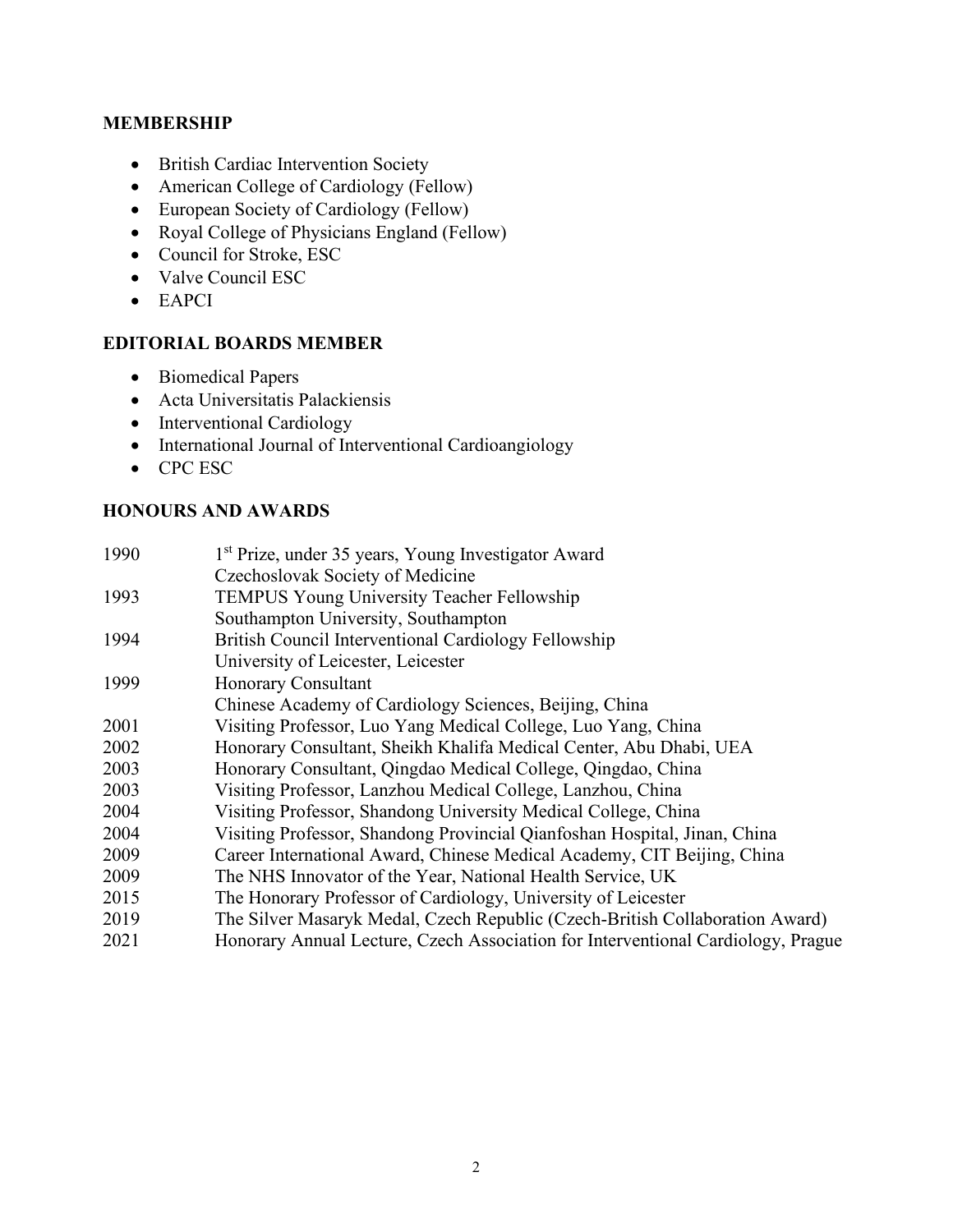# **PAPERS Selection from peer reviewed papers.**

- S Nardai, P Lanzer, MAbelson, A Baumbach, W Doehner L. Nelson Hopkins, J Kovac, M Meuwissen, M Roffi, H Sievert, D Skrypnik, J Sulzenko, Wvan Zwam, Andreas Gruber, M Ribo, C Cognard, I Szikora, O Flodmark, P Widimsky: Interdisciplinary management of acute ischaemic stroke: Current evidence training requirements for endovascular stroke treatment: Position Paper from the ESC Council on Stroke and the European Association for Percutaneous Cardiovascular Interventions with the support of the European Board of Neurointervention, European Heart Journal (2021) 42, 298–307
- J Kovac; G Schuler; U Gerckens, R Müller; PW. Serruys; R Bonan; M Labinaz; P den Heijer; M Mullen, E Grube, Four-Year Experience with the CoreValve Transcatheter Heart Valve**,** EuroIntervention, 2016 Oct 10;12(8):e1039-e1046
- Petronio AS, Sinning JM, Van Mieghem N, Zucchelli G, Nickenig G, Bekeredjian R, Bosmans J, Bedogni F, Branny M, Stangl K, Kovac J, Schiltgen M, Kraus S, de Jaegere P. Optimal Implantation Depth and Adherence to Guidelines on Permanent Pacing to Improve the Results of Transcatheter Aortic Valve Replacement With the Medtronic CoreValve System: The CoreValve Prospective, International, Post-Market ADVANCE-II Study. JACC Cardiovasc Interv. 2015 May;8(6):837-46
- Duncan A, Ludman P, Banya W, Cunningham D, Marlee D, Davies S, Mullen M, Kovac J, Spyt T, Moat N. Long-term outcomes after transcatheter aortic valve replacement in high-risk patients with severe aortic stenosis: the U.K. Transcatheter Aortic Valve Implantation Registry. JACC Cardiovasc Interv. 2015 Apr 27;8(5):645-53
- Ludman PF; Moat N; de Belder MA; Blackman DJ; Duncan A; Banya W; MacCarthy PA; Cunningham D; Wendler O; Marlee D; Hildick-Smith D; Young CP; Kovac J; Uren NG; Spyt T; Trivedi U; Howell J; Gray H; Transcatheter aortic valve implantation in the United Kingdom: temporal trends, predictors of outcome, and 6-year follow-up: a report from the UK Transcatheter Aortic Valve Implantation (TAVI) Registry, 2007 to 2012.; UK TAVI Steering Committee and the National Institute for Cardiovascular Outcomes Research. Circulation. 131(13):1181-90, 2015 Mar 31.
- Dworakowski R; Wendler O; Halliday B; Ludman P; DeBelder M; Ray S; Moat N; Kovac J; Spyt T; Trivedi U; Hildick-Smith D; Blackman D; Marlee D; Cunningham D; MacCarthy PA. Device-dependent association between paravalvar aortic regurgitation and outcome after TAVI. Heart. 100(24):1939-45, 2014 Dec.
- Sinning JM; Hammerstingl C; Chin D; Ghanem A; Schueler R; Sedaghat A; Bence J; Spyt T; Werner N; Kovac J; Grube E; Nickenig G; Vasa-Nicotera M., Decrease of pulmonary hypertension impacts on prognosis after transcatheter aortic valve replacement. Eurointervention. 9(9):1042-9, 2014 Jan 22.
- Sinning JM; Vasa-Nicotera M; Chin D; Hammerstingl C; Ghanem A; Bence J; Kovac J; Grube E; Nickenig G; Werner N. Evaluation and management of paravalvular aortic regurgitation after transcatheter aortic valve replacement. Journal of the American College of Cardiology. 62(1):11-20, 2013 Jul 2.